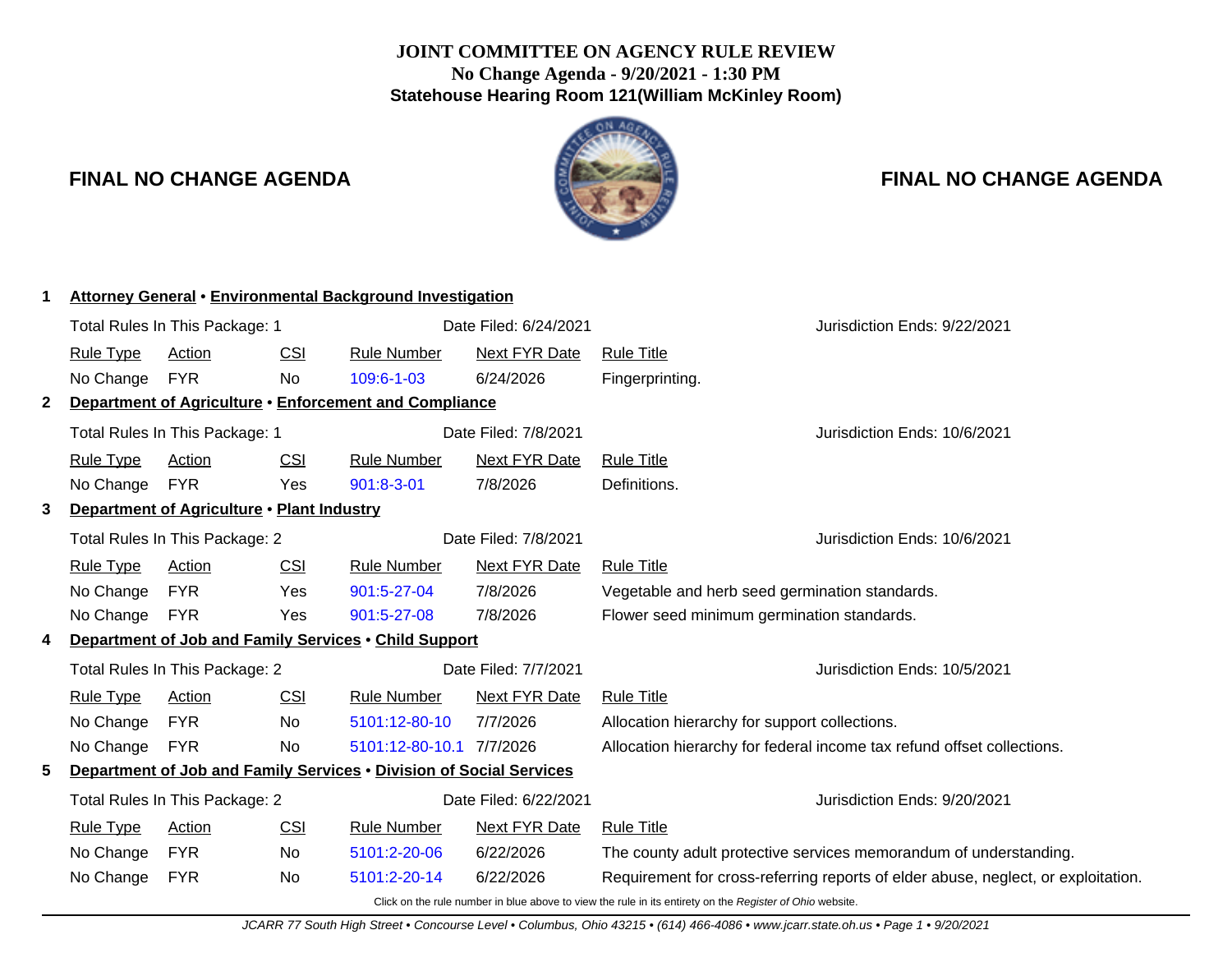## **JOINT COMMITTEE ON AGENCY RULE REVIEW 9/20/2021 - 1:30 PM Statehouse Hearing Room 121(William McKinley Room)**

#### **FINAL NO CHANGE AGENDA**

#### **6 Department of Job and Family Services - Unemployment Compensation** •

| Total Rules In This Package: 6 |                  |            |           |             | Date Filed: 7/12/2021 | Jurisdiction Ends: 10/10/2021                                                                                                         |  |
|--------------------------------|------------------|------------|-----------|-------------|-----------------------|---------------------------------------------------------------------------------------------------------------------------------------|--|
|                                | <b>Rule Type</b> | Action     | CSI       | Rule Number | Next FYR Date         | Rule Title                                                                                                                            |  |
|                                | No Change        | <b>FYR</b> | <b>No</b> | 4141-3-06   | 7/12/2026             | Temporary services agencies.                                                                                                          |  |
|                                | No Change        | <b>FYR</b> | <b>No</b> | 4141-28-02  | 7/12/2026             | Scheduling labor dispute hearings; rights of parties.                                                                                 |  |
|                                | No Change        | <b>FYR</b> | <b>No</b> | 4141-28-03  | 7/12/2026             | Testimony in labor dispute hearings.                                                                                                  |  |
|                                | No Change        | <b>FYR</b> | <b>No</b> | 4141-28-04  | 7/12/2026             | Labor dispute hearing procedure; evidence; rights of parties.                                                                         |  |
|                                | No Change        | <b>FYR</b> | No        | 4141-37-05  | 7/12/2026             | Estimate of wages for bonding amount.                                                                                                 |  |
|                                | No Change        | <b>FYR</b> | <b>No</b> | 4141-37-08  | 7/12/2026             | Deposit of approved municipal or other bonds, approved securities, or other forms of<br>collateral security approved by the director. |  |

## **7 Department of Natural Resources** • **Division of Wildlife**

| Total Rules In This Package: 27 |                  |               |            |                    | Date Filed: 7/2/2021 | Jurisdiction Ends: 9/30/2021                                                               |  |
|---------------------------------|------------------|---------------|------------|--------------------|----------------------|--------------------------------------------------------------------------------------------|--|
|                                 | <b>Rule Type</b> | <b>Action</b> | <u>CSI</u> | <u>Rule Number</u> | <b>Next FYR Date</b> | <b>Rule Title</b>                                                                          |  |
|                                 | No Change        | <b>FYR</b>    | No         | 1501:31-1-01       | 7/2/2026             | Advertising for public hearings.                                                           |  |
|                                 | No Change        | <b>FYR</b>    | Yes        | 1501:31-3-03       | 7/2/2026             | Limited entry of commercial fishermen; commercial fishing licenses.                        |  |
|                                 | No Change        | <b>FYR</b>    | Yes        | 1501:31-3-06       | 7/2/2026             | Vessel monitoring system and electronic catch reporting system.                            |  |
|                                 | No Change        | <b>FYR</b>    | Yes        | 1501:31-3-08       | 7/2/2026             | Time for landing fish.                                                                     |  |
|                                 | No Change        | <b>FYR</b>    | Yes        | 1501:31-3-10       | 7/2/2026             | Limitations on size of mesh of fishing devices.                                            |  |
|                                 | No Change        | <b>FYR</b>    | Yes        | 1501:31-3-14       | 7/2/2026             | Yellow perch sales and purchases records.                                                  |  |
|                                 | No Change        | <b>FYR</b>    | No         | 1501:31-5-01       | 7/2/2026             | Anchoring, docking, mooring, beaching watercraft; wildlife areas.                          |  |
|                                 | No Change        | <b>FYR</b>    | Yes        | 1501:31-7-04       | 7/2/2026             | Possession for purposes of processing, transportation, or storage of migratory game birds. |  |
|                                 | No Change        | <b>FYR</b>    | No         | 1501:31-11-01      | 7/2/2026             | No trespass game refuge; Mosquito reservoir.                                               |  |
|                                 | No Change        | <b>FYR</b>    | No         | 1501:31-11-04      | 7/2/2026             | No trespass game refuge; Mercer county.                                                    |  |
|                                 | No Change        | <b>FYR</b>    | No         | 1501:31-11-05      | 7/2/2026             | Restricted migratory bird hunting area; Mercer county.                                     |  |
|                                 | No Change        | <b>FYR</b>    | No         | 1501:31-11-06      | 7/2/2026             | Restricted migratory bird hunting area; Auglaize county.                                   |  |
|                                 | No Change        | <b>FYR</b>    | No.        | 1501:31-11-09      | 7/2/2026             | Pickerel creek refuge.                                                                     |  |
|                                 | No Change        | <b>FYR</b>    | No         | 1501:31-11-10      | 7/2/2026             | Restricted migratory bird hunting area; Mosquito reservoir.                                |  |
|                                 | No Change        | <b>FYR</b>    | No.        | 1501:31-11-11      | 7/2/2026             | No hunting area; game refuge; Mosquito creek wildlife area.                                |  |
|                                 | No Change        | <b>FYR</b>    | No         | 1501:31-11-12      | 7/2/2026             | General regulations; refuges.                                                              |  |
|                                 | No Change        | <b>FYR</b>    | No         | 1501:31-11-15      | 7/2/2026             | Urbana wildlife area refuge.                                                               |  |
|                                 |                  |               |            |                    |                      |                                                                                            |  |

Click on the rule number in blue above to view the rule in its entirety on the Register of Ohio website.

JCARR 77 South High Street • Concourse Level • Columbus, Ohio 43215 • (614) 466-4086 • www.jcarr.state.oh.us • Page 2 • 9/20/2021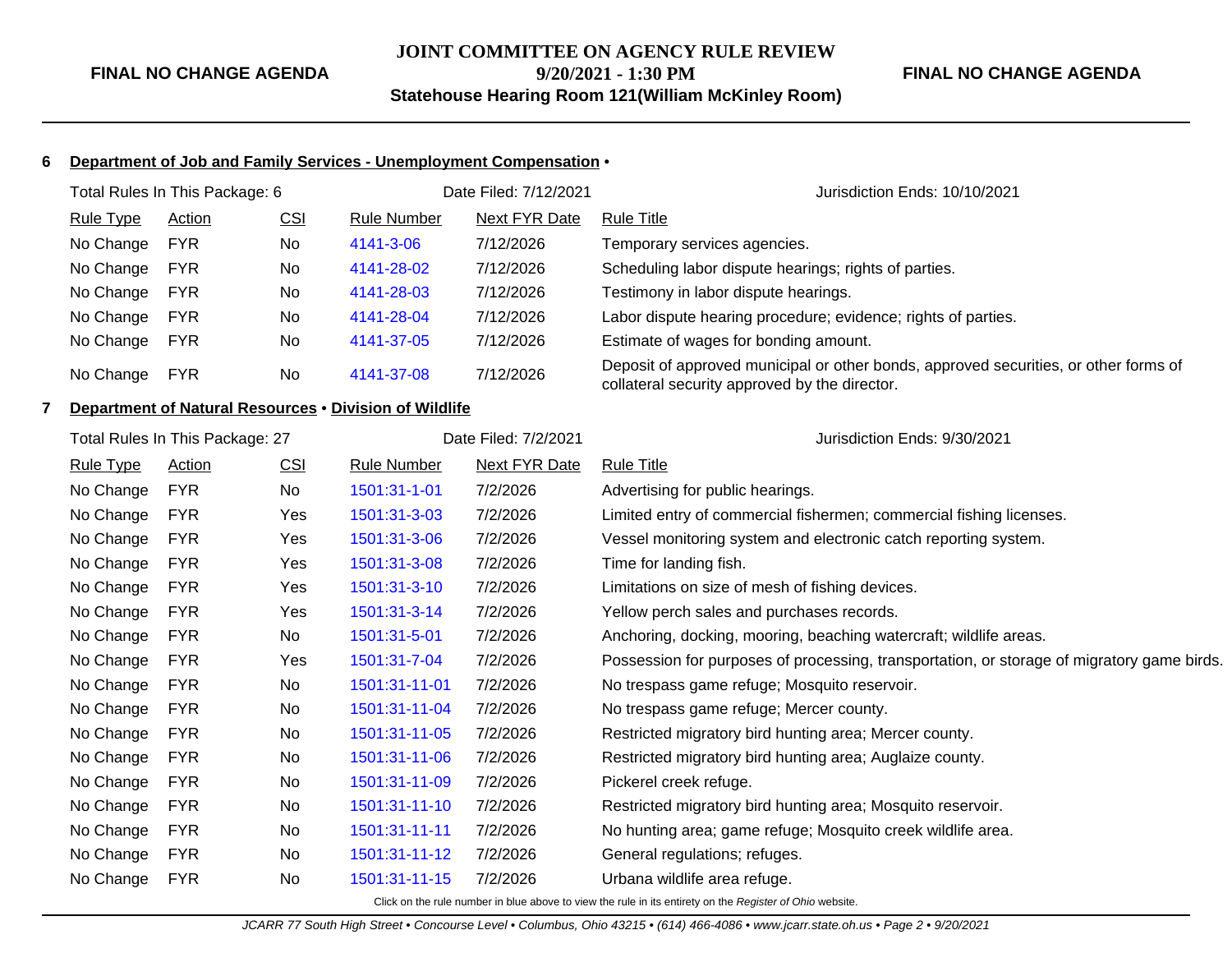#### **FINAL NO CHANGE AGENDA**

## **JOINT COMMITTEE ON AGENCY RULE REVIEW 9/20/2021 - 1:30 PM**

#### **FINAL NO CHANGE AGENDA**

**Statehouse Hearing Room 121(William McKinley Room)**

|                                | No Change                                                                | <b>FYR</b>                                | No         | 1501:31-11-16                | 7/2/2026                     | Green island refuge.                                                                                      |
|--------------------------------|--------------------------------------------------------------------------|-------------------------------------------|------------|------------------------------|------------------------------|-----------------------------------------------------------------------------------------------------------|
|                                | No Change                                                                | <b>FYR</b>                                | No         | 1501:31-11-18                | 7/2/2026                     | Killbuck refuge.                                                                                          |
|                                | No Change                                                                | <b>FYR</b>                                | Yes        | 1501:31-13-04                | 7/2/2026                     | Bait and bait dealers.                                                                                    |
|                                | No Change                                                                | <b>FYR</b>                                | <b>No</b>  | 1501:31-15-05                | 7/2/2026                     | Magee marsh; special regulations.                                                                         |
|                                | No Change                                                                | <b>FYR</b>                                | Yes        | 1501:31-15-19                | 7/2/2026                     | Fur dealer reports.                                                                                       |
|                                | No Change                                                                | <b>FYR</b>                                | Yes        | 1501:31-19-01                | 7/2/2026                     | Wild animal importing, exporting, selling and possession regulations.                                     |
|                                | No Change                                                                | <b>FYR</b>                                | Yes        | 1501:31-25-03                | 7/2/2026                     | Rehabilitators permit.                                                                                    |
|                                | No Change                                                                | <b>FYR</b>                                | Yes        | 1501:31-29-03                | 7/2/2026                     | Shooting ranges.                                                                                          |
|                                | No Change                                                                | <b>FYR</b>                                | Yes        | 1501:31-35-01                | 7/2/2026                     | Concession lease agreement.                                                                               |
|                                | No Change                                                                | <b>FYR</b>                                | Yes        | 1501:31-40-02                | 7/2/2026                     | Ginseng registration permit; dealer record requirements.                                                  |
| 8                              |                                                                          | Ohio Facilities Construction Commission . |            |                              |                              |                                                                                                           |
|                                |                                                                          | Total Rules In This Package: 1            |            | Date Filed: 7/9/2021         |                              | Jurisdiction Ends: 10/7/2021                                                                              |
|                                | <b>Rule Type</b>                                                         | Action                                    | CSI        | <b>Rule Number</b>           | Next FYR Date                | <b>Rule Title</b>                                                                                         |
|                                | No Change                                                                | <b>FYR</b>                                | <b>No</b>  | 3318-3-06                    | 7/9/2026                     | Requirements for building operator certification and tracking building energy consumption.                |
| 9                              | State Board of Career Colleges and Schools .                             |                                           |            |                              |                              |                                                                                                           |
|                                | Total Rules In This Package: 5                                           |                                           |            | Date Filed: 6/25/2021        | Jurisdiction Ends: 9/23/2021 |                                                                                                           |
|                                | <b>Rule Type</b>                                                         | <b>Action</b>                             | <b>CSI</b> | <b>Rule Number</b>           | <b>Next FYR Date</b>         | <b>Rule Title</b>                                                                                         |
|                                | No Change                                                                | <b>FYR</b>                                | Yes        | 3332-1-01                    | 6/15/2026                    | Authority for rule adoption.                                                                              |
|                                | No Change                                                                | <b>FYR</b>                                | Yes        | 3332-1-11                    | 6/15/2026                    | Scholarships and institutional grants.                                                                    |
|                                | No Change                                                                | <b>FYR</b>                                | Yes        | 3332-1-12.1                  | 6/15/2026                    | Recruitment and solicitation of students.                                                                 |
|                                | No Change                                                                | <b>FYR</b>                                | <b>Yes</b> | 3332-1-19                    | 6/15/2026                    | The student tuition recovery fund.                                                                        |
|                                | No Change                                                                | <b>FYR</b>                                | Yes        | 3332-1-20                    | 6/15/2026                    | Penalties.                                                                                                |
|                                | 10 State Board of Emergency Medical, Fire, and Transportation Services . |                                           |            |                              |                              |                                                                                                           |
| Total Rules In This Package: 5 |                                                                          | Date Filed: 7/9/2021                      |            | Jurisdiction Ends: 10/7/2021 |                              |                                                                                                           |
|                                | <b>Rule Type</b>                                                         | <b>Action</b>                             | CSI        | <b>Rule Number</b>           | <b>Next FYR Date</b>         | <b>Rule Title</b>                                                                                         |
|                                | No Change                                                                | <b>FYR</b>                                | Yes        | 4765-8-02                    | 7/2/2026                     | Application for certificate to practice.                                                                  |
|                                | No Change                                                                | <b>FYR</b>                                | Yes        | 4765-8-05                    | 7/2/2026                     | Examinations.                                                                                             |
|                                | No Change                                                                | <b>FYR</b>                                | Yes        | 4765-8-06                    | 7/2/2026                     | EMS certificate to practice and EMS certificate to teach cycles and continuing education<br>requirements. |

Click on the rule number in blue above to view the rule in its entirety on the Register of Ohio website.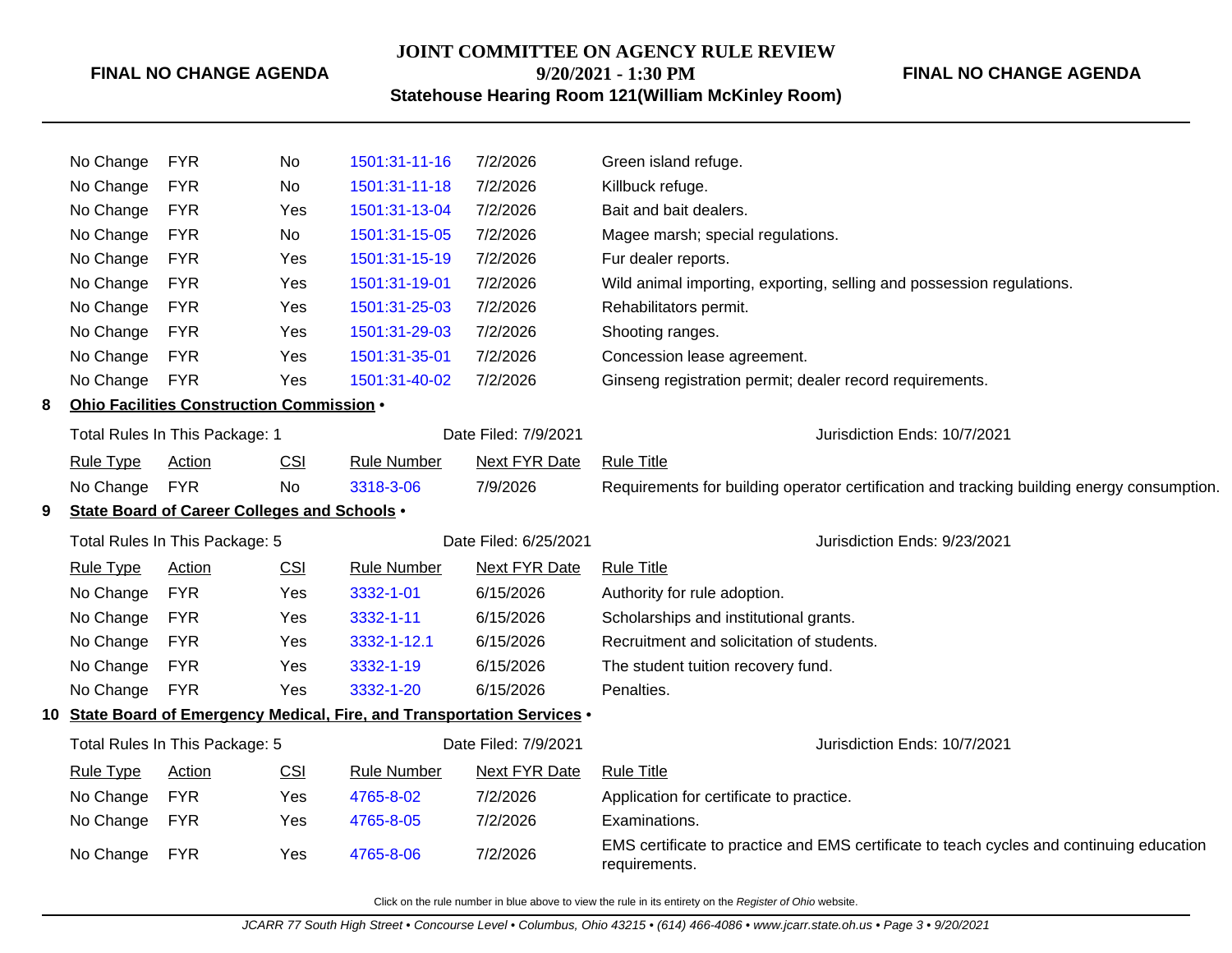### **FINAL NO CHANGE AGENDA**

#### **JOINT COMMITTEE ON AGENCY RULE REVIEW**

**9/20/2021 - 1:30 PM**

**Statehouse Hearing Room 121(William McKinley Room)**

**FINAL NO CHANGE AGENDA**

No Change FYR Yes [4765-8-16](http://www.registerofohio.state.oh.us/jsps/publicdisplayrules/processPublicDisplayRules.jsp?entered_rule_no=4765-8-16&doWhat=GETBYRULENUM&raID=0) 7/2/2026 Application fees for certification. No Change FYR Yes [4765-8-17](http://www.registerofohio.state.oh.us/jsps/publicdisplayrules/processPublicDisplayRules.jsp?entered_rule_no=4765-8-17&doWhat=GETBYRULENUM&raID=0) 7/2/2026 Voluntary surrender or change in level of certificate to practice. **11 State Racing Commission** • Total Rules In This Package: 34 Date Filed: 6/25/2021 Jurisdiction Ends: 9/23/2021 Rule Type Action CSI Rule Number Next FYR Date Rule Title No Change FYR Yes [3769-17-01](http://www.registerofohio.state.oh.us/jsps/publicdisplayrules/processPublicDisplayRules.jsp?entered_rule_no=3769-17-01&doWhat=GETBYRULENUM&raID=0) 6/14/2026 Owners must be licensed and workers' compensation. No Change FYR Yes [3769-17-02](http://www.registerofohio.state.oh.us/jsps/publicdisplayrules/processPublicDisplayRules.jsp?entered_rule_no=3769-17-02&doWhat=GETBYRULENUM&raID=0) 6/14/2026 Owner's requirements, corporations, partnerships, syndicates, entities. No Change FYR Yes [3769-17-03](http://www.registerofohio.state.oh.us/jsps/publicdisplayrules/processPublicDisplayRules.jsp?entered_rule_no=3769-17-03&doWhat=GETBYRULENUM&raID=0) 6/14/2026 Authorized agent. No Change FYR Yes [3769-17-04](http://www.registerofohio.state.oh.us/jsps/publicdisplayrules/processPublicDisplayRules.jsp?entered_rule_no=3769-17-04&doWhat=GETBYRULENUM&raID=0) 6/14/2026 Substitute trainer. No Change FYR Yes [3769-17-05](http://www.registerofohio.state.oh.us/jsps/publicdisplayrules/processPublicDisplayRules.jsp?entered_rule_no=3769-17-05&doWhat=GETBYRULENUM&raID=0) 6/14/2026 Physical examination. No Change FYR Yes [3769-17-06](http://www.registerofohio.state.oh.us/jsps/publicdisplayrules/processPublicDisplayRules.jsp?entered_rule_no=3769-17-06&doWhat=GETBYRULENUM&raID=0) 6/14/2026 Restriction on financial interest. No Change FYR Yes [3769-17-07](http://www.registerofohio.state.oh.us/jsps/publicdisplayrules/processPublicDisplayRules.jsp?entered_rule_no=3769-17-07&doWhat=GETBYRULENUM&raID=0) 6/14/2026 Wager restriction. No Change FYR Yes [3769-17-08](http://www.registerofohio.state.oh.us/jsps/publicdisplayrules/processPublicDisplayRules.jsp?entered_rule_no=3769-17-08&doWhat=GETBYRULENUM&raID=0) 6/14/2026 Shall not converse. No Change FYR Yes [3769-17-09](http://www.registerofohio.state.oh.us/jsps/publicdisplayrules/processPublicDisplayRules.jsp?entered_rule_no=3769-17-09&doWhat=GETBYRULENUM&raID=0) 6/14/2026 Safety helmet. No Change FYR Yes [3769-17-10](http://www.registerofohio.state.oh.us/jsps/publicdisplayrules/processPublicDisplayRules.jsp?entered_rule_no=3769-17-10&doWhat=GETBYRULENUM&raID=0) 6/14/2026 Attire. No Change FYR Yes [3769-17-11](http://www.registerofohio.state.oh.us/jsps/publicdisplayrules/processPublicDisplayRules.jsp?entered_rule_no=3769-17-11&doWhat=GETBYRULENUM&raID=0) 6/14/2026 Driving rules. No Change FYR Yes [3769-17-12](http://www.registerofohio.state.oh.us/jsps/publicdisplayrules/processPublicDisplayRules.jsp?entered_rule_no=3769-17-12&doWhat=GETBYRULENUM&raID=0) 6/14/2026 Foul driving, disqualification. No Change FYR Yes [3769-17-13](http://www.registerofohio.state.oh.us/jsps/publicdisplayrules/processPublicDisplayRules.jsp?entered_rule_no=3769-17-13&doWhat=GETBYRULENUM&raID=0) 6/14/2026 Complaints against officials. No Change FYR Yes [3769-17-14](http://www.registerofohio.state.oh.us/jsps/publicdisplayrules/processPublicDisplayRules.jsp?entered_rule_no=3769-17-14&doWhat=GETBYRULENUM&raID=0) 6/14/2026 List or replace driver. No Change FYR Yes [3769-17-16](http://www.registerofohio.state.oh.us/jsps/publicdisplayrules/processPublicDisplayRules.jsp?entered_rule_no=3769-17-16&doWhat=GETBYRULENUM&raID=0) 6/14/2026 Improper conduct in race. No Change FYR Yes [3769-17-17](http://www.registerofohio.state.oh.us/jsps/publicdisplayrules/processPublicDisplayRules.jsp?entered_rule_no=3769-17-17&doWhat=GETBYRULENUM&raID=0) 6/14/2026 Use of the whip. No Change FYR Yes [3769-17-18](http://www.registerofohio.state.oh.us/jsps/publicdisplayrules/processPublicDisplayRules.jsp?entered_rule_no=3769-17-18&doWhat=GETBYRULENUM&raID=0) 6/14/2026 Brutal use of whip. No Change FYR Yes [3769-17-19](http://www.registerofohio.state.oh.us/jsps/publicdisplayrules/processPublicDisplayRules.jsp?entered_rule_no=3769-17-19&doWhat=GETBYRULENUM&raID=0) 6/14/2026 Hopples; head pole, restrictions. No Change FYR Yes [3769-17-21](http://www.registerofohio.state.oh.us/jsps/publicdisplayrules/processPublicDisplayRules.jsp?entered_rule_no=3769-17-21&doWhat=GETBYRULENUM&raID=0) 6/14/2026 Fraudulent break. No Change FYR Yes [3769-17-22](http://www.registerofohio.state.oh.us/jsps/publicdisplayrules/processPublicDisplayRules.jsp?entered_rule_no=3769-17-22&doWhat=GETBYRULENUM&raID=0) 6/14/2026 Official winning race records. No Change FYR Yes [3769-17-23](http://www.registerofohio.state.oh.us/jsps/publicdisplayrules/processPublicDisplayRules.jsp?entered_rule_no=3769-17-23&doWhat=GETBYRULENUM&raID=0) 6/14/2026 Judges call breaks. No Change FYR Yes [3769-17-24](http://www.registerofohio.state.oh.us/jsps/publicdisplayrules/processPublicDisplayRules.jsp?entered_rule_no=3769-17-24&doWhat=GETBYRULENUM&raID=0) 6/14/2026 Time between heats. No Change FYR Yes [3769-17-25](http://www.registerofohio.state.oh.us/jsps/publicdisplayrules/processPublicDisplayRules.jsp?entered_rule_no=3769-17-25&doWhat=GETBYRULENUM&raID=0) 6/14/2026 Accidents, time allowed. No Change FYR Yes [3769-17-26](http://www.registerofohio.state.oh.us/jsps/publicdisplayrules/processPublicDisplayRules.jsp?entered_rule_no=3769-17-26&doWhat=GETBYRULENUM&raID=0) 6/14/2026 Driver must be seated. No Change FYR Yes [3769-17-28](http://www.registerofohio.state.oh.us/jsps/publicdisplayrules/processPublicDisplayRules.jsp?entered_rule_no=3769-17-28&doWhat=GETBYRULENUM&raID=0) 6/14/2026 Horse falls on track.

Click on the rule number in blue above to view the rule in its entirety on the Register of Ohio website.